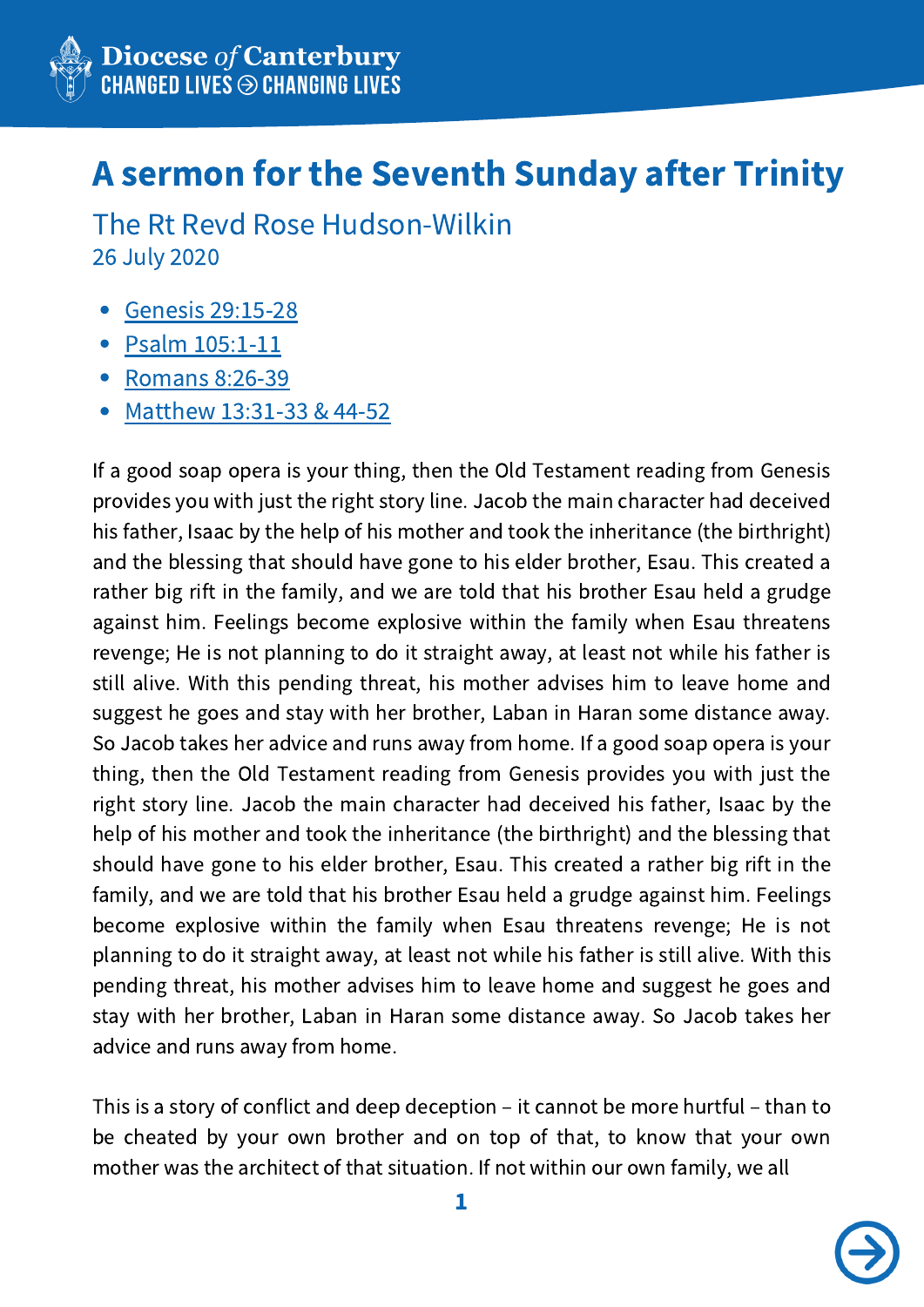

know of families where things are not going right. Families where there's some level of conflict about something; it might be minor or major. For some lockdown would have been a relief that they did not have to pretend at playing happy family for others it would have exacerbated an already fragile situation and brought things to a head. Conflict within families is not a new thing – it would appear that ever since the garden of Eden the seed of deception and disharmony was sown.

But the deception around Jacob did not stop there, he goes to live with his uncle Laban and falls in love with Laban's younger daughter, Rachael. He has no money to pay the usual dowry and so resorted to say ʻhe would do anything, pay any price for Rachel'. Jacob agreed to work for his uncle for 7 years! At the end of the 7 years he is tricked by Laban who felt that he could not possibly give his youngest daughter into marriage before marrying the oldest, Leah. He is tricked into marrying Leah. You've heard the phrase ʻWhat goes round comes round.' The deceiver himself has been deceived! But so intense was his love for Rachel – he was determined to marry her so he agrees to work for another 7 years!

I cannot help but wonder what if anything Jacob learnt from these experiences. At this point of the story we do not hear him calling on God. It is a few more chapters on before we find God speaking into the situation; and from this encounter, he had a real, life changing experience, one that was to lead to his brother's life changing too. Reconciliation with his brother Esau, became real. It became front and centre: his changed life, leading to his brother's life being changed too. Changed lives, changing lives.

This is the Jacob with a shady past who later becomes a significant player in the story of the Children of Israel. He is known as one of the Patriarch part of the line that becomes Jesus' ancestral heritage. His significance as one of the Patriarch is not based on his character necessarily but on God's character. There was nothing perfect about him, if he lived today, he probably would not have been chosen for a leadership role within the church. Because we fail to see through the lens of Christ. Through our human eyes, we fail to see God's redemptive work, God's generosity in action.

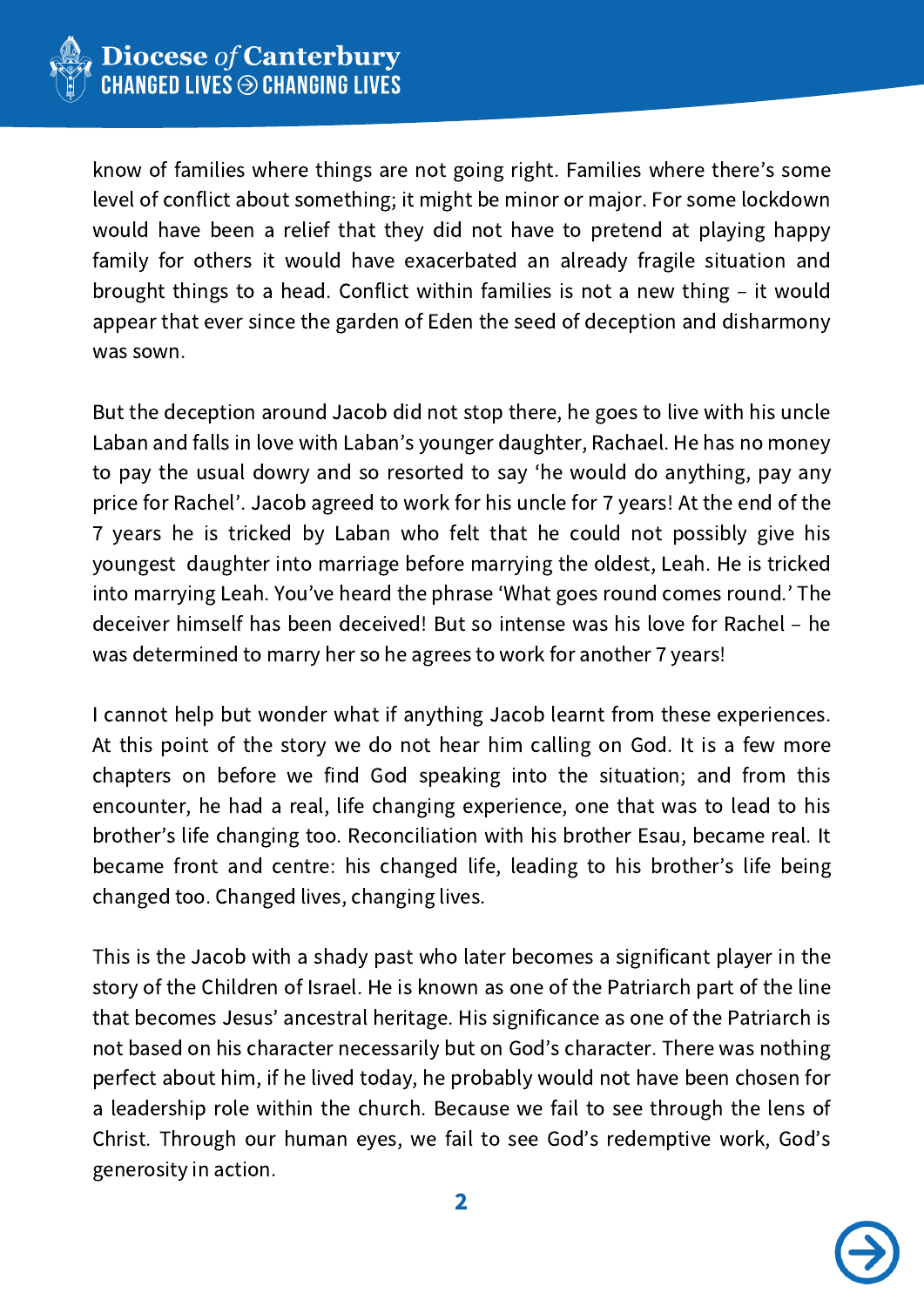

The devil must have thought, great, ʻI have thwarted God's plan.' But we cannot thwart God's plan. During the height of the pandemic, I saw a cartoon where the devil is full of glee, "I have locked down all your Churches." "Yes", says God, "But I have reopened them in every home." God's plan will always succeed. Jacob later has an encounter with God in a dream. It does not come easy however and he wrestles with God.

Through this dream he recognises his dependence on God, and learns that God never abandoned him, even in his darkest moments. Jacob was experiencing what Paul was referring to in our reading from Romans, "If God is for us, who can be against us?" Paul went on to say, ʻWho shall separate us from the love of God in Christ Jesus? Will it be trouble, hardship, persecution, famine, nakedness, danger or the sword? In all these things, we are more than conquerors, through the one who loved us. For I am convinced that neither death nor life, nor angels not principalities nor anything else in all creation will be able to separate us from the love of God that is in Christ Jesus our Lord.'

I wonder if you can think of moments when you recognise God at work in your life. This does not have to be some big razzmatazz moment. It may have seemed like an insignificant, a small moment. Jesus had something to say about small moments, minute things.

In our gospel reading Jesus tells the parable of the mustard seed and the yeast. Something small that can be easily dismissed somehow has unimaginable significance and power. I have learnt that it is the cypress seed that is actually the smallest seed , but culturally, it is the mustard seed that is referred to as the smallest, [remember Jesus using the phrase when he spoke of having faith as small as a mustard seed] Matthew 17:20.

We're being told that the kingdom starts with small beginnings. The story is told of the international gathering discussing how best to spread the faith. Some spoke of more targeted literature; having larger conventions, more tweets, youtubes, facebook one young woman from the African continent piped up, "when we want to take Christianity to one of our villages, we don't do any of

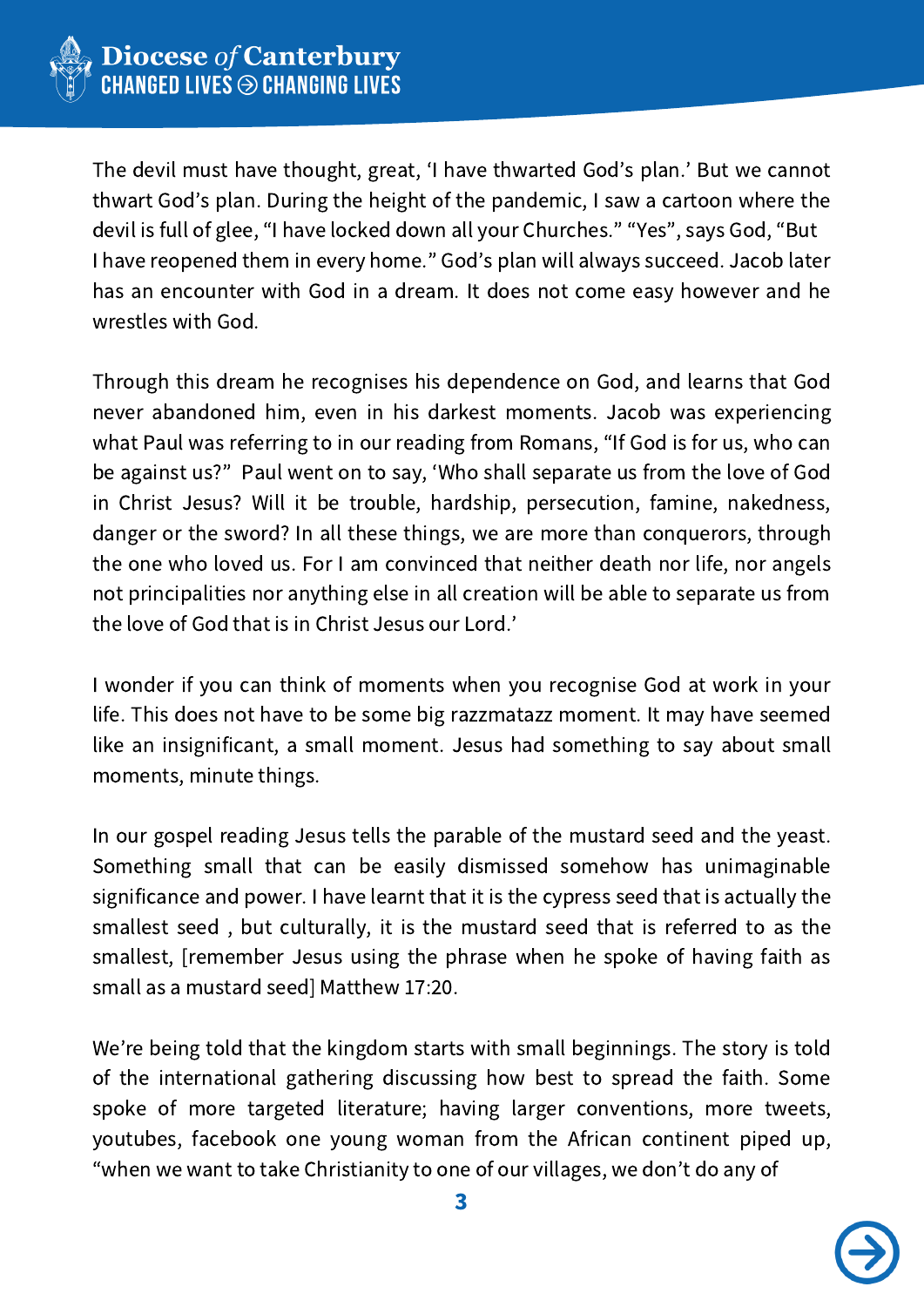

those things. We take a Christian family and send them to live in the village amongst the people. It was the witness of the one family effectively living in their midst that made a major difference.

Change begins with one person (the young girl shot by the Taliban because she advocated that girls should be educated, said in one of her speeches, "1 child, 1 teacher, 1 book, 1 pen, can change the world, education is vital.") What a huge difference it would be if every single one of us lived out faith amongst the communities of which we are a part.

Jesus continues to give us a glimpse of what the Kingdom is like -small beginnings. Pre-covid 19, many of us looked around at our small congregations with a heavy heart. But I wonder what it would feel like were we to look again and see our small congregations as mustard seeds, yeast, leaven transforming the community around it. It is God's Spirit in our lives that performs that transformation. On our own, left to our own devices, we would still be caught up in wrangles of selfishness, one seeking to dominate another; one thinking my way or I will withdraw my services; I will not speak to you. In Jamaica, we call this "cass, cass."

In verses 44 – 52 we read that the Kingdom is like a treasure that has been found. But note that it is found within the context of daily work exercising diligence – probably digging rather deep. Jewish rabbinic law says, ʻfinder's keeper's'. At the start of lockdown we were beginning to exhibit signs of insecurity – it was as if we left the treasure in our buildings. I am going to be bold and say that we forgot what our purpose was. We mistook the channel for the message and our work of digging deep, being diligent in prayer and reading of scripture, expressing generosity in our caring for one another and with joy, sharing the good news, became lost in our arguing about not being able to go into our buildings!

Every day in the Lord's prayer, we say, "thy kingdom come, thy will be done…." What might it mean to discover the treasure? Could it be that in effect we discover something of what it means to welcome the stranger, feed the hungry, visit the sick and those imprisoned, show compassion to those most vulnerable – this kind